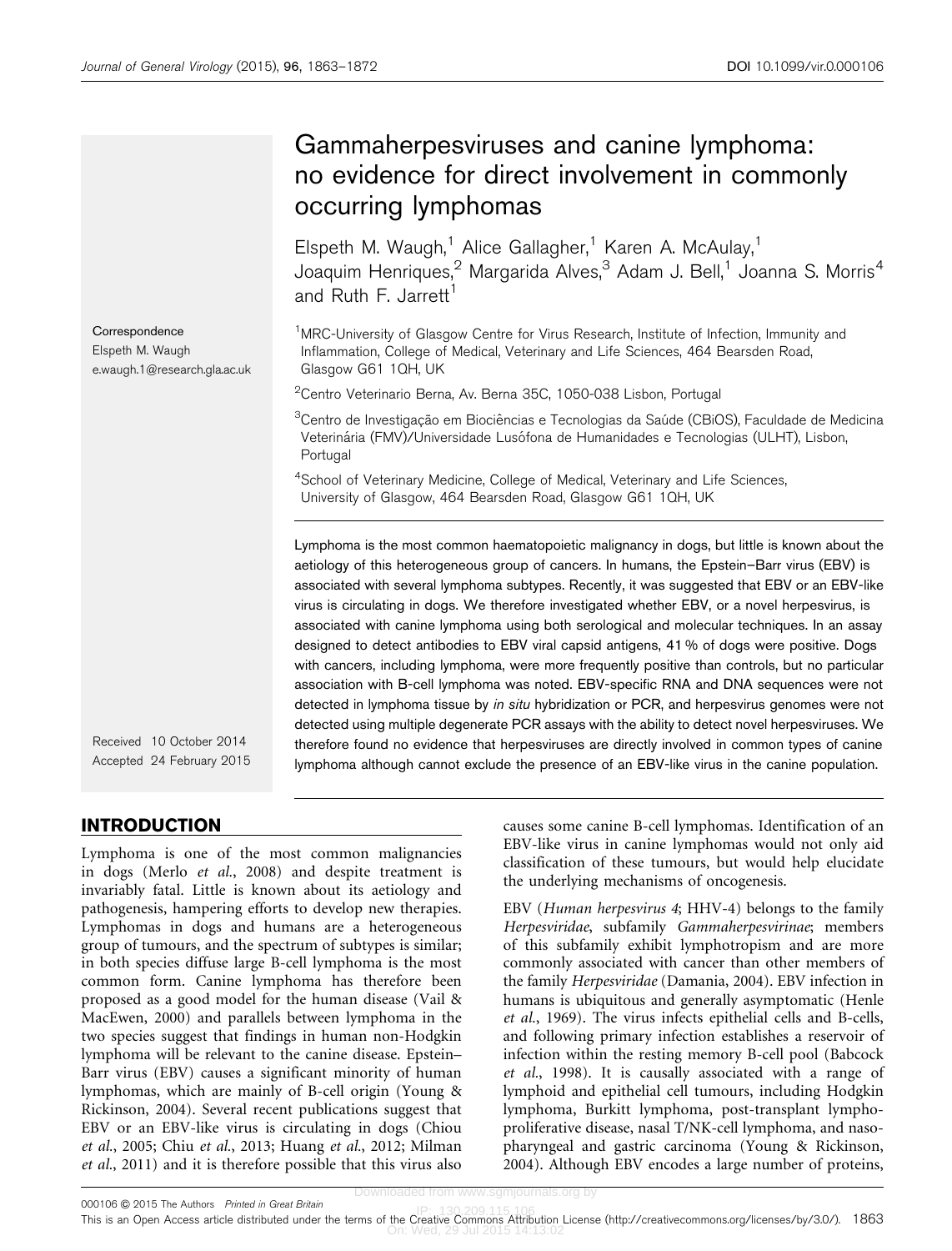transformation is associated with expression of a restricted group of non-structural proteins and RNAs that drive tumour proliferation. These include six EBV nuclear antigens (EBNA1, 2, 3a, 3b, 3c and LP), two latent membrane proteins (LMP1 and 2) and the EBV-encoded RNAs (EBERs). Although not all of these proteins are expressed in all tumours, the EBERs are expressed in all cells latently infected with EBV and all EBV-associated tumours [\(Rezk & Weiss,](#page-9-0) [2007](#page-9-0)). A second human gammaherpesvirus, HHV-8, is causatively associated with Kaposi's sarcoma (an endothelial tumour) and also rare types of lymphoma, including primary effusion lymphoma [\(Carbone & Gloghini, 2008\)](#page-8-0). Herpesviruses are generally host-specific, having co-evolved with their native species, and although cross-species transmission is rare, it is often associated with high morbidity and mortality [\(Tischer & Osterrieder, 2010](#page-9-0)).

Recent results from both serological and molecular studies suggest that a gammaherpesvirus is circulating in dogs. Using Western blot assays designed to detect antibodies to EBV viral capsid antigens (VCA), Chiou et al. [\(2005\)](#page-8-0) reported positive results in serum from 32 of 36 healthy domestic dogs in Taiwan. Using a PCR assay based on the EBV BamHI W sequence, EBV-specific sequences were detected in 15 of 21 canine blood samples and, in a later study, in 10 of 12 samples from a diverse range of oro-nasal tumours ([Chiu](#page-8-0) et al.[, 2013](#page-8-0)). These results suggested that EBV may have been transmitted from human to dog. [Milman](#page-9-0) et al. (2011) used an indirect immunofluorescence assay (IFA) to screen serum samples from healthy domestic dogs in the UK and USA for antibodies to EBV VCA, with 43 of 112 and 67 of 104 scoring positive, respectively. Infection of dogs by EBV was not supported by molecular data, with only one of 104 palatine tonsil samples testing positive in an EBV-specific BamHI W PCR assay. A further 50 blood and 33 lymphoma tissue samples were negative. Additional screening was performed with a degenerate PCR assay designed to detect regions of the polymerase gene conserved across multiple herpesviruses, but detected only Canid herpesvirus 1 (CHV-1), subfamily Alphaherpesvirinae, in 13 of 137 samples.

[Huang](#page-8-0) et al. (2012) investigated the potential role of EBV, or an EBV-like virus, in canine lymphoma. Using recombinant VCA proteins in an ELISA, they detected reactivity in serum from healthy dogs and dogs with lymphoma, and reported that dogs with B-cell lymphoma had higher antibody titres to EBV VCA than those with T-cell lymphoma. Using a degenerate herpesvirus polymerase gene PCR assay, positive results were obtained in two of three B-cell lymphoma samples. Subsequently, EBV EBNA3C-specific sequences were detected in samples from three of nine Bcell lymphomas. In contrast to the initial studies by [Chiou](#page-8-0) et al. [\(2005\),](#page-8-0) sequencing of products from the degenerate PCR suggested that an EBV-related virus, rather than EBV itself, was present in the canine samples.

Degenerate PCR techniques use areas of conserved amino acid sequence within a protein family to detect unknown family members. Assays based on conserved motifs in the herpesvirus polymerase and glycoprotein B (gB) proteins have been used successfully to identify many novel herpesviruses, including gammaherpesviruses, in a diverse range of species, including those of the orders Primates, Artiodactyla and Carnivora (Ehlers et al.[, 2008](#page-8-0)). Analysis of these sequences led to the formation of a new genus, Percavirus, within the subfamily Gammaherpesvirinae. This genus brings together viruses from several carnivores, including cat and hyena, and it is likely that novel canine gammaherpesviruses would belong to this group.

The aim of this study was to determine whether a herpesvirus, particularly a gammaherpesvirus, is involved in the pathogenesis of canine lymphoma by using both serological and molecular techniques, including degenerate PCR assays, to investigate common types of canine lymphoma.

### RESULTS

#### Serological reactivity detected in EBV VCA assays

Serum or plasma samples from 234 dogs were screened using an IFA designed to detect antibodies to EBV VCA (Henle et al.[, 1969](#page-8-0); [Milman](#page-9-0) et al., 2011). In total, 97 samples (41 %) scored positive. Positive canine samples displayed cytoplasmic fluorescence in a proportion of cells, comparable with that seen with human positive controls (Fig. 1). Twenty samples, including 10 that were positive and 10 that were negative by EBV VCA IFA, were tested in a CHV-1 neutralization assay, but none was positive, indicating that positivity did not result from crossreactivity with CHV-1. This is consistent with the findings of [Milman](#page-9-0) et al. (2011). In the combined cancer group, 90 of 195 (46 %) scored positive compared with seven of 39 (18 %) in the control group and differences were statistically significant ( $\chi^2$  test,  $\bar{P}=0.001$ ). The proportion of dogs with lymphoma that scored positive (70 of 158; 44 %) was lower than that of dogs with other cancers (20 of 37; 54 %), but this difference was not statistically significant  $(\chi^2 \text{ test}, P=0.28)$ . Amongst lymphoma cases with available data ( $n=115$ ), positivity did not vary significantly by B- or Tcell immunophenotype, sex or age. Antibody titres were similar in dogs with B- and T-cell lymphoma (geometric mean titre 34.09 and 29.97, respectively).



Fig. 1. EBV VCA immunofluorescence using canine sera. (a) Negative serum demonstrating dull green background staining. (b) Positive serum with individual fluorescing cells against a duller background.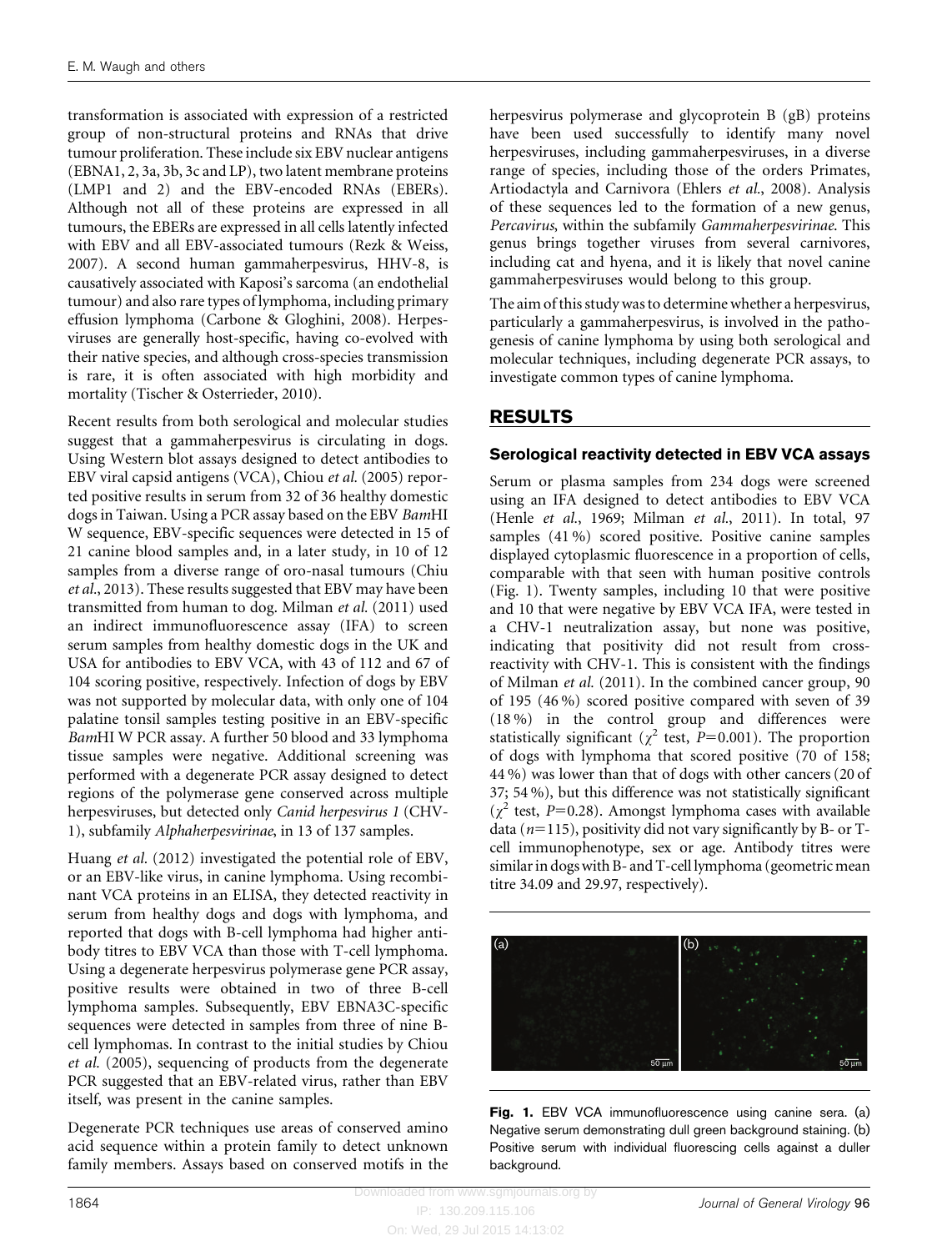To investigate whether positivity in the IFA assay was specific for EBV VCA, 12 samples were tested for reactivity with a recombinant EBV VCA p18 protein (VCA-rp18) by Western blot analysis. Using IFA-positive human sera as positive controls, a band was observed just below the 38 kDa size marker; this corresponded to the expected size of the glutathione S-transferase (GST) tagged protein (Fig. 2a). No reactivity was detected using the human negative control, but a band of the same size was visible in all canine samples, both IFA-positive and negative. In both groups, these bands varied in intensity, although with one exception IFA-negative samples gave fainter bands. To further test the specificity of the antibody binding, two samples from each group and a human positive control were pre-incubated with VCArp18, a non-related GST-tagged viral protein [feline immunodeficiency virus (FIV) p24], concentrated BSA or dilution buffer prior to Western blot analysis. A reduction in band intensity was seen with all samples in the group pre-incubated with VCA-rp18, but not with samples in other groups (Fig. 2b).

#### Quantitative PCR (qPCR) does not detect EBV genomes in canine tissue samples

A qPCR assay to the BamHI W repeat region of EBV was used to screen 111 canine samples, comprising 62 B-cell, 39 T-cell and one null-cell lymphoma, and nine samples from reactive lymphoid or other tumour tissue. The assay was highly sensitive, consistently detecting two copies of EBV in the human cell line Namalwa, which contained one EBV genome per cell. All canine samples were negative.

#### In situ hybridization (ISH) does not detect EBER RNAs in canine lymphomas

ISH for EBERs was employed to identify canine tissues containing cells latently infected by EBV. Sections from seven B-cell, two T-cell and one null-cell lymphoma were tested. Clear nuclear staining was seen within tumour cells, but not bystander cells in sections from the EBV-associated Hodgkin lymphoma sample, which was used as the positive control. All canine samples were scored negative.

#### No evidence of herpesvirus sequences in canine tissue samples by degenerate or 'canine-specific' **PCR**

Samples from 112 canine samples were tested by semi-nested PCR using a degenerate PCR based on conserved sequences in the herpesvirus polymerase protein ('POL assay'). Samples were from 68 B-cell, 33 T-cell and one null-cell lymphoma, three 'other tumours', and seven reactive lymphoid tissues; serum samples from nine patients were positive by EBV VCA IFA and 16 were negative. Analysis of dilutions of control



Fig. 2. Reactivity with recombinant EBV VCA p18-GST protein in selected canine plasma samples. (a) Canine plasma samples were screened for antibodies to VCA-rp18 by Western blotting. Samples included seven which had tested positive by EBV VCA IFA, five negative by IFA and three human samples, two positive by IFA and one negative. A major band migrating just below the 38 kDa size marker is seen in all samples with the exception of the human negative control. (b) Canine samples 1, 7, 9 and 12, marked with an asterisk in (a), were used in subsequent blocking experiments. These samples, comprising two positive by IFA and two negative, and a human positive sample were pre-incubated with VCA-rp18 (A), FIV p24-GST (B), 10 % BSA (C) or dilution buffer (D) prior to Western blotting. In all samples, there is a reduction in the intensity of the major band in strip A (VCA-rp18) in comparison with the other three strips.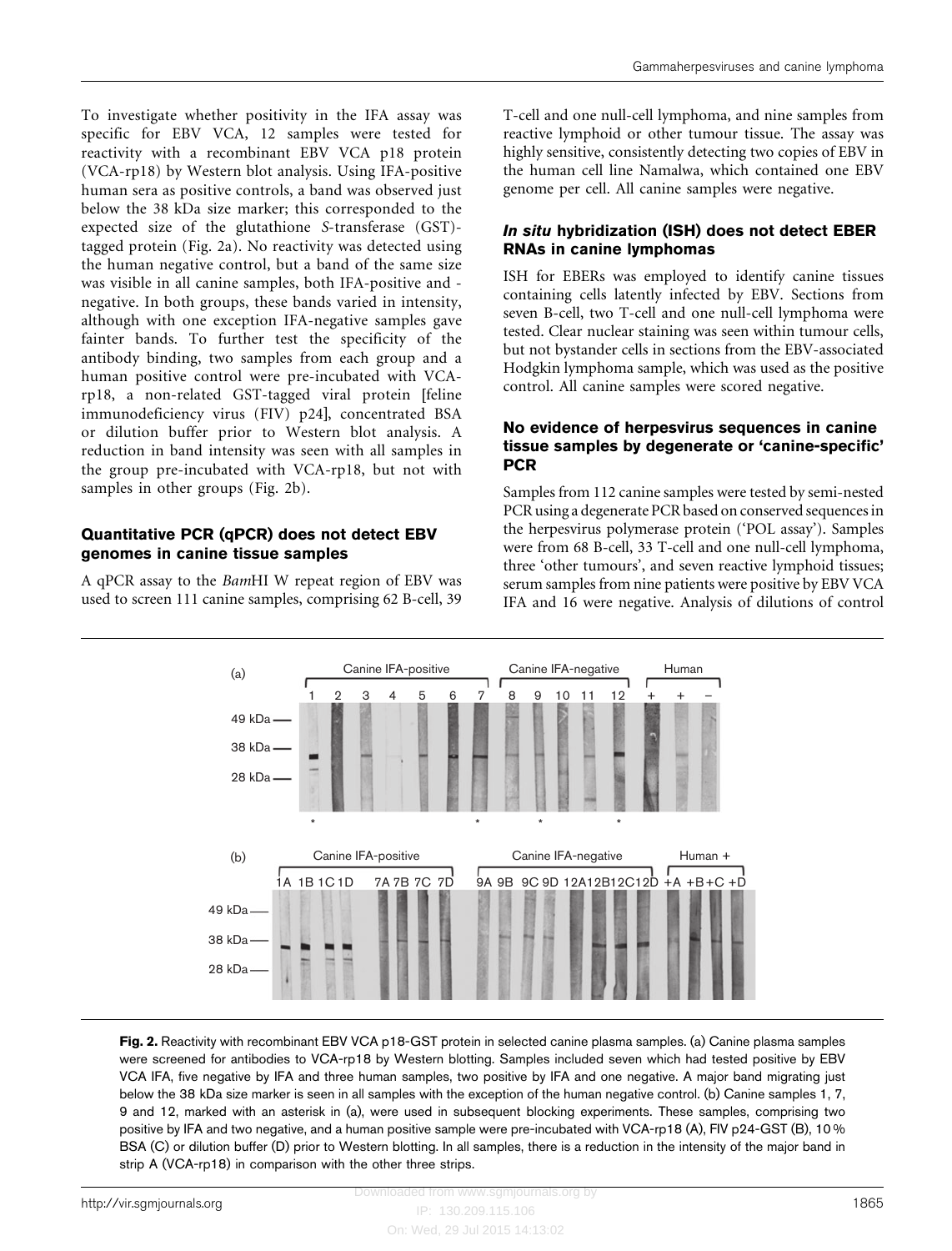<span id="page-3-0"></span>DNA samples demonstrated that this assay could consistently detect 250 copies of EBV, 500 copies of HHV-6B and 5000 copies of human cytomegalovirus (HCMV; HHV-5). Positive controls were positive in all assays and all water controls were negative. The expected amplicon size for known herpesviruses ranges from 238 (EBV, Fig. 3a; HHV- $6B$ , Fig. 3b) to 313 bp (HCMV, Fig. 3c). The 5' and 3' primers were labelled with different fluorochromes; therefore, specific products would be labelled with both dyes. Most canine samples yielded products outside the expected size range that were labelled with only a single fluorochrome (Fig. 3d); this indicated that these were non-specific products – an inherent feature of assays incorporating highly degenerate primers.

Seven B-cell lymphoma, two T-cell lymphoma and two reactive tissue samples yielded dual-labelled products. Most were outside the expected size range for herpesvirus amplicons, most commonly ~200 (Fig. 3d) or 325 bp. Products from six samples, ranging in size from 170 to 325 bp and including two samples within the expected size range for herpesviruses, were successfully cloned, sequenced and subjected to BLAST and BLAT searches. No matches to

herpesvirus sequence were detected. Five amplicons had 99–100 % identity to repeat regions of the canine genome; the final 200 bp amplicon had  $\sim$  70 % identity, over 50–70 % of its length, to eukaryotic DNA polymerases from a diverse range of species, including Canis familiaris.

Alignment of amino acid sequences from the polymerase protein of the recently described genus Percavirus demonstrated a mismatch in the pentapeptide sequence (YPSII/M to YPTII) used to design the outer 5' primer of this assay. As the inner 5' sequence, based on YGF/VTG, is perfectly conserved amongst gammaherpesviruses, a subset of samples was tested with the inner primer set only (gammaherpesvirus POL assay). These samples comprised 24 B-cell lymphomas, 13 T-cell lymphomas, one null-cell lymphoma and two samples from reactive lymphoid tissue. This single-round assay consistently detected 250 copies of EBV, but no dual-labelled products of the expected size were detected in any of the samples. All water controls were negative. Products of 200 and 310 bp were noted in almost all of the 40 canine samples (Fig. 3e). A 200 and a 310 bp product from a single case, along with a 200 bp product



Fig. 3. Representative electropherograms from degenerate herpesvirus PCR. Open arrows indicate the described products. Size markers are shown in red with size (bp) indicated below. (a) Semi-nested POL assay. EBV control (250 copies) yields product of 238 bp dual-labelled in blue and green. (b) Semi-nested POL assay. HHV-6B control (iciHHV-6B DNA; 500 copies) yields product of 238 bp dual-labelled in blue and green. (c) Semi-nested POL assay. HCMV control (clinical isolate; 5000 copies) yields product of 313 bp dual-labelled in blue and green. The product >350 bp labelled in blue only is non-specific. (d) Semi-nested POL assay. Canine sample yields product of 200 bp dual-labelled in blue and green; sequencing revealed canine genomic sequence. Products >350 bp labelled in blue only are non-specific. (e) Gammaherpesvirus POL assay. Canine sample yields products dual-labelled in blue and green at ~200 and 310 bp; sequencing revealed canine genomic sequence. (f) gB assay. HHV-8 control (150 copies) yields product of ~500 bp labelled in blue and green.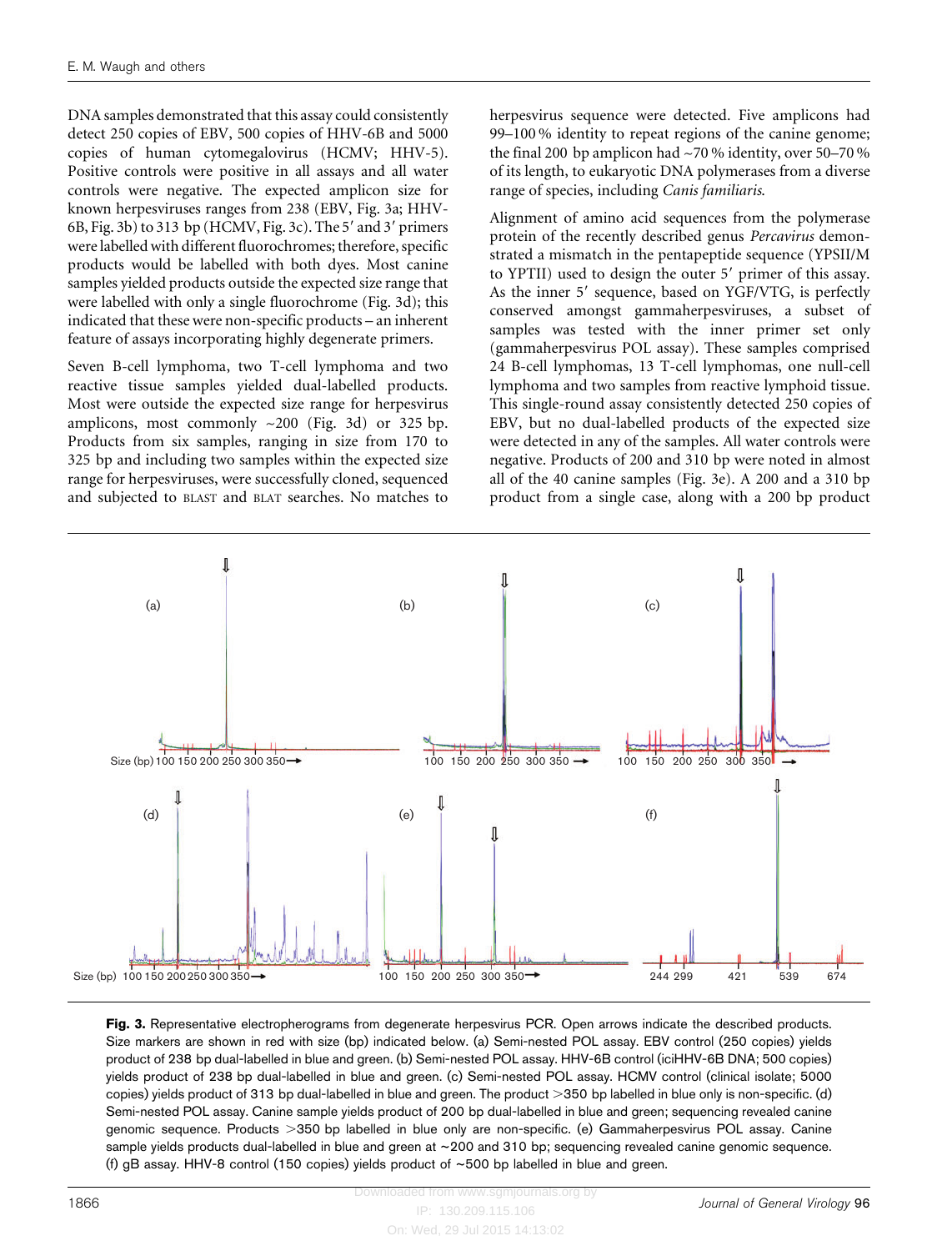from a separate case were successfully cloned and sequenced. The 200 bp products had identical sequence, which BLAT searches revealed had 100 % identity to an undefined region of canine chromosome X. The 310 bp product had 100 % identity to a portion of the CCDC57 gene on canine chromosome 9.

The same subset of 40 samples was tested using a degenerate PCR assay based on the gB gene of gammaherpesviruses. This assay consistently detected 150 copies of the HHV-8 genome ([Fig. 3f](#page-3-0)), but no dual-labelled products of the expected size were found in the canine samples. Numerous products outside the expected size range were amplified from all canine samples. All water controls were negative.

[Huang](#page-8-0) et al. (2012) described a short length of nucleotide sequence, suspected to be a novel canine gammaherpesvirus polymerase gene sequence. Twenty canine B-cell lymphoma samples were tested using primers specific to this sequence. Five samples were from patients who were positive by EBV VCA IFA and seven were from IFAnegative patients. The assay was initially run using 250 ng tumour DNA as template, but no amplification products were detected in either canine samples or Namalwa DNA, used as a positive control (Fig. 4a). The assay was repeated using 2 µl first-round product from the degenerate POL assay as template. No product of the correct size was seen in any of the canine samples, but a clear product of  $\sim$ 200 bp was detected in the positive control (Fig. 4b). This fragment was cloned and sequenced, and corresponded to part of the polymerase gene of EBV. It had been amplified with the  $5'$  primer from the assay and the  $3'$  primer from the original degenerate POL assay, which had presumably been carried over from the outer PCR. The putative canine-specific  $3'$  primer sequence was not present in the amplicon.

## **DISCUSSION**

In this study, we used serological and molecular techniques to investigate whether a novel canine herpesvirus is directly involved in the pathogenesis of canine lymphoma. The serological data presented here are consistent with the idea that dogs in the UK have been exposed to EBV or a related virus. Over a third of serum samples tested in an EBV IFA – the gold standard for detecting EBV seropositivity in humans – scored positive. The IFA employed in this study used an infected human cell line as the antigen source, raising the possibility that the reactivity resulted from cross-reaction with a protein other than EBV VCA. To confirm assay specificity, samples were analysed by Western blot assay using a recombinant EBV protein (VCA-rp18). In this assay, samples both positive and negative by EBV VCA IFA displayed reactivity, suggesting either greater sensitivity or non-specific binding in the Western blot assay. To address this, antibody was adsorbed by pre-incubation of sera with VCA-rp18. This resulted in a clear and consistent, albeit incomplete, reduction in band intensity; in contrast, no reduction was seen when sera were pre-incubated with a nonrelated viral protein or a non-specific protein, suggesting at least partial specificity for EBV VCA.

If an EBV-like herpesvirus is involved in the development of canine B-cell lymphoma, then dogs with virus-associated lymphomas would be expected to have higher antibody titres, or a higher prevalence of viral antibodies, than dogs with other conditions. Dogs with cancers, including lymphoma, were more likely to score positive in the IFA than healthy dogs; however, no differences in seropositivity were noted between dogs with lymphoma and those with other cancers, and antibody titres and seroprevalence were similar in dogs with B- and T-cell lymphoma. We therefore did not find any evidence to support a specific association with B-cell lymphoma, although we cannot rule out an association between seropositivity and a subgroup of B-cell lymphomas. Our results could be explained by viral reactivation in sick dogs.

The serology results are broadly in agreement with previously published work, although we detected a lower prevalence of anti-EBV VCA antibodies in our control series than the most comparable study ([Milman](#page-9-0) et al., 2011). Analysis of a larger number of control samples is required to resolve this difference, which may relate to assay sensitivity. Our data on lymphoma patients contrast with those of [Huang](#page-8-0) et al.



Fig. 4. Analysis of canine samples using a gammaherpesvirus-specific PCR assay. Representative gel images. Positions of 100 and 200 bp markers are indicated; the specific product in this assay would be expected to be  $\sim$ 150 bp. M, marker; Nam, positive control (Namalwa); S18-20, canine samples. (a) Tumour DNA as template. No products are detected in sample, water or positive control lanes. (b) PCR products of semi-nested POL assay as template. A band of  $\sim$  200 bp (arrow) is seen in the positive control lane. Sequencing confirmed that this was derived from EBV. No bands of this size are seen in sample or water lanes.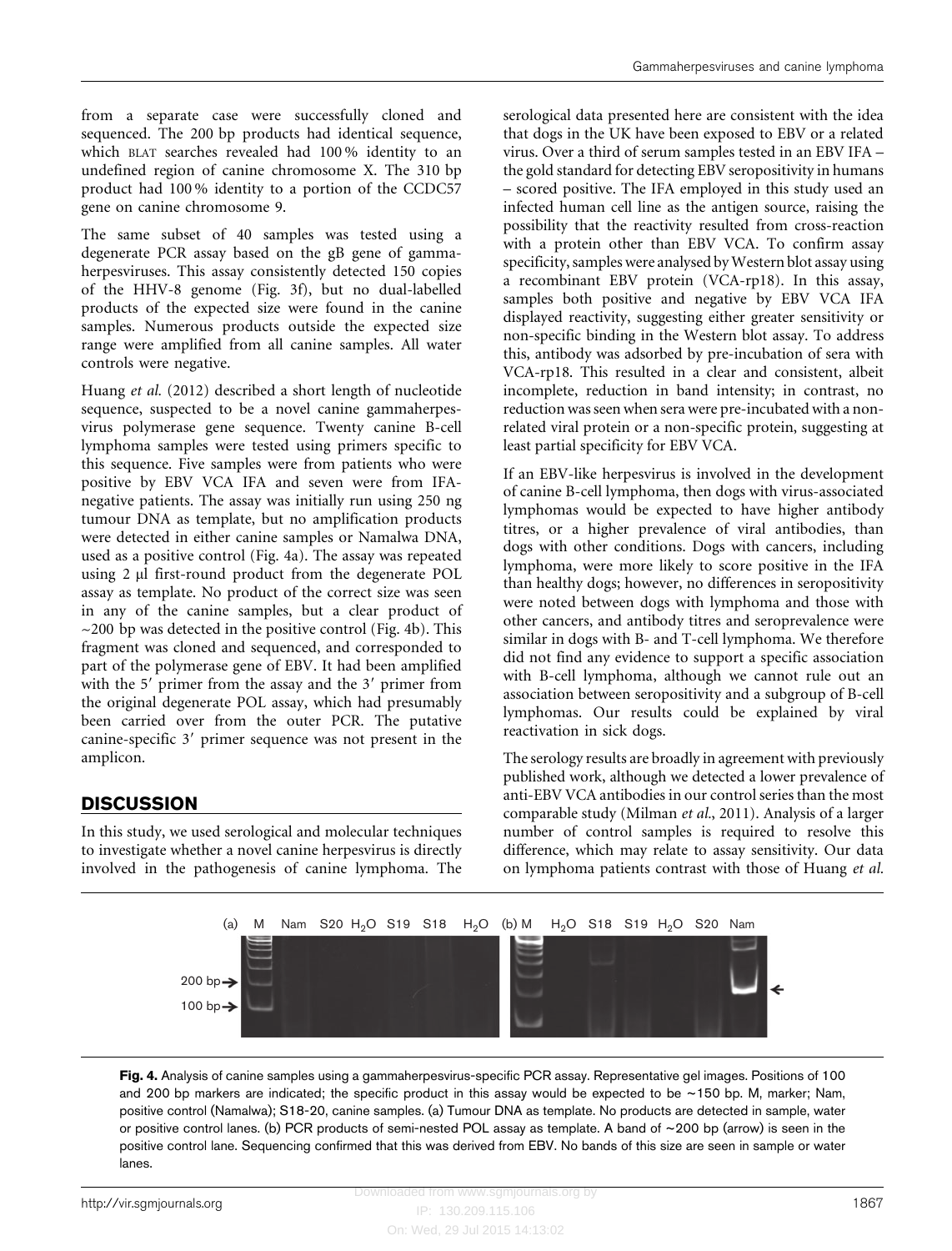[\(2012\)](#page-8-0) who reported that dogs with B-cell lymphoma had higher anti-EBV VCA antibody titres than those with T-cell lymphoma or controls in ELISAs. Differences could relate to assay sensitivity or sampling error as numbers were relatively small in both studies.

Taken together, these data suggest that EBV or a closely related virus may be circulating in dogs. This prompted us to perform molecular studies to try and identify the potential agent; as our primary aim was to investigate the aetiology of canine lymphoma, we examined tissue samples with a focus on B-cell lymphoma. We favoured the idea that an EBV-like virus, rather than EBV itself, may be involved as herpesviruses are highly species-specific and rarely cross species barriers ([Tischer & Osterrieder, 2010](#page-9-0)). However, to rule out infection with EBV, we initially screened samples using an EBV-specific qPCR assay based on the EBV BamHI W fragment. This assay detects a repeat region in the viral genome and thus is extremely sensitive, consistently detecting two viral copies per reaction. Analysis of 111 samples revealed no positive results. We also tested for EBV using EBER ISH – the gold standard for determination of EBV positivity within human tumour tissue ([Gulley &](#page-8-0) [Tang, 2008](#page-8-0)). A characteristic pattern of nuclear staining is seen using this assay and it is important to distinguish truepositive staining from non-specific staining, particularly of eosinophils and plasma cells, which is sometimes observed. No positive staining was seen in any of our samples. Although the sample size was small, numbers were similar to other studies. Together, these results make it highly unlikely that EBV is present in, or is involved in, canine lymphoma, despite previous reports that EBV sequences and positive EBER staining are present in canine samples ([Chiou](#page-8-0) et al., 2005; Chiu et al.[, 2013](#page-8-0); [Huang](#page-8-0) et al., 2012).

To determine if another herpesvirus is present in canine tissue samples, multiple degenerate PCR strategies were employed. Such assays are based on amino acid regions that are well-conserved amongst family members and allow the detection of hitherto unknown viruses. Particular effort was made to ensure the assays would detect percaviruses, which include gammaherpesviruses of other carnivores, as it is likely that a novel canine gammaherpesvirus would belong to this group. Similar assays have been used successfully to identify multiple novel gammaherpesviruses, including three recently discovered feline gammaherpes-viruses ([Ehlers](#page-8-0) et al., 2008; [Troyer](#page-9-0) et al., 2014). No evidence of herpesvirus infection was found in 112 canine tissue samples using the semi-nested POL assay – the most sensitive of the three assays used. Negative results were also obtained following analysis of a subset of 40 samples using assays targeting sequences conserved in gammaherpesviruses. Sequencing of products in the expected size range of herpesvirus amplicons further confirmed that no herpesvirus sequence was present.

Although degenerate PCRs are less sensitive than standard PCRs, testing of the assays indicated that they had high sensitivity for the control herpesviruses EBV, HHV-6B, HCMV and HHV-8. This level of sensitivity is sufficient to detect viruses present in virally associated tumours, which would be expected to have at least one viral genome per cell. Capillary electrophoresis was used to visualize products as it increases assay sensitivity and, in combination with fluorescent labelling of primers, helps to exclude nonspecific amplification, an intrinsic feature of assays using degenerate primers. Stringent measures were observed throughout to avoid PCR contamination and false-positive results.

These results contrast with other studies, where two of three dogs with B-cell lymphoma and 10 of 12 dogs with oral tumours were PCR-positive (Chiu et al.[, 2013; Huang](#page-8-0) et al.[, 2012](#page-8-0)). This is the largest group of canine lymphoma tissue samples tested to date and thus, by comparison, we expected some positive cases. [Huang](#page-8-0) et al. (2012) utilized a similar degenerate polymerase gene PCR to this study, amplifying a product from one canine B-cell lymphoma. They subsequently designed a 'canine-specific' primer based on the sequence of this product which was used to identify an additional positive sample. We tested a larger case series with the latter assay, but amplified no products from canine B-cell lymphoma samples. Whilst the PCR data conflict with previously published work, we are confident that we would have detected a virus present in the tumour cells given the number of samples that were analysed and the sensitivity of the assays.

In conclusion, our results provide no evidence that a canine gammaherpesvirus is involved in common subtypes of canine lymphoma. We cannot exclude the possibility that a gammaherpesvirus is involved in rare lymphoma subtypes not included in the current study, analogous to HHV-8 involvement in primary effusion lymphoma. Whilst we did not identify viral sequences in our canine lymphoma samples, it is possible that a canine gammaherpesvirus is circulating in dogs and is present at a low level in lymphoid cells in healthy dogs. Further investigations are required to resolve this issue and determine whether the serological findings reported here and in other studies do indeed reflect infection with an EBVrelated virus.

## METHODS

Patients and samples. Clinical samples were obtained from untreated patients presenting to the Oncology service at the University of Glasgow Small Animal Hospital, UK or the Centro Veterinario Berna, Portugal. Samples consisted of excess material taken as part of routine evaluations at the time of diagnosis. Ethical approval for their use was obtained from the Faculty of Veterinary Medicine Ethics and Welfare Committee, University of Glasgow. Diagnoses were confirmed by cytology or histopathology. Lymphoma lineage was established by PCR for antigen receptor rearrangements and, where possible, flow cytometry or immunohistochemistry.

Serum or plasma was collected from 195 cases with lymphoma or other tumour types, and 39 healthy controls undergoing routine haematology and biochemistry evaluations prior to use as blood donors [\(Table 1\)](#page-6-0). All serum and plasma samples were collected from dogs in the UK. The case series included a wide range of breeds;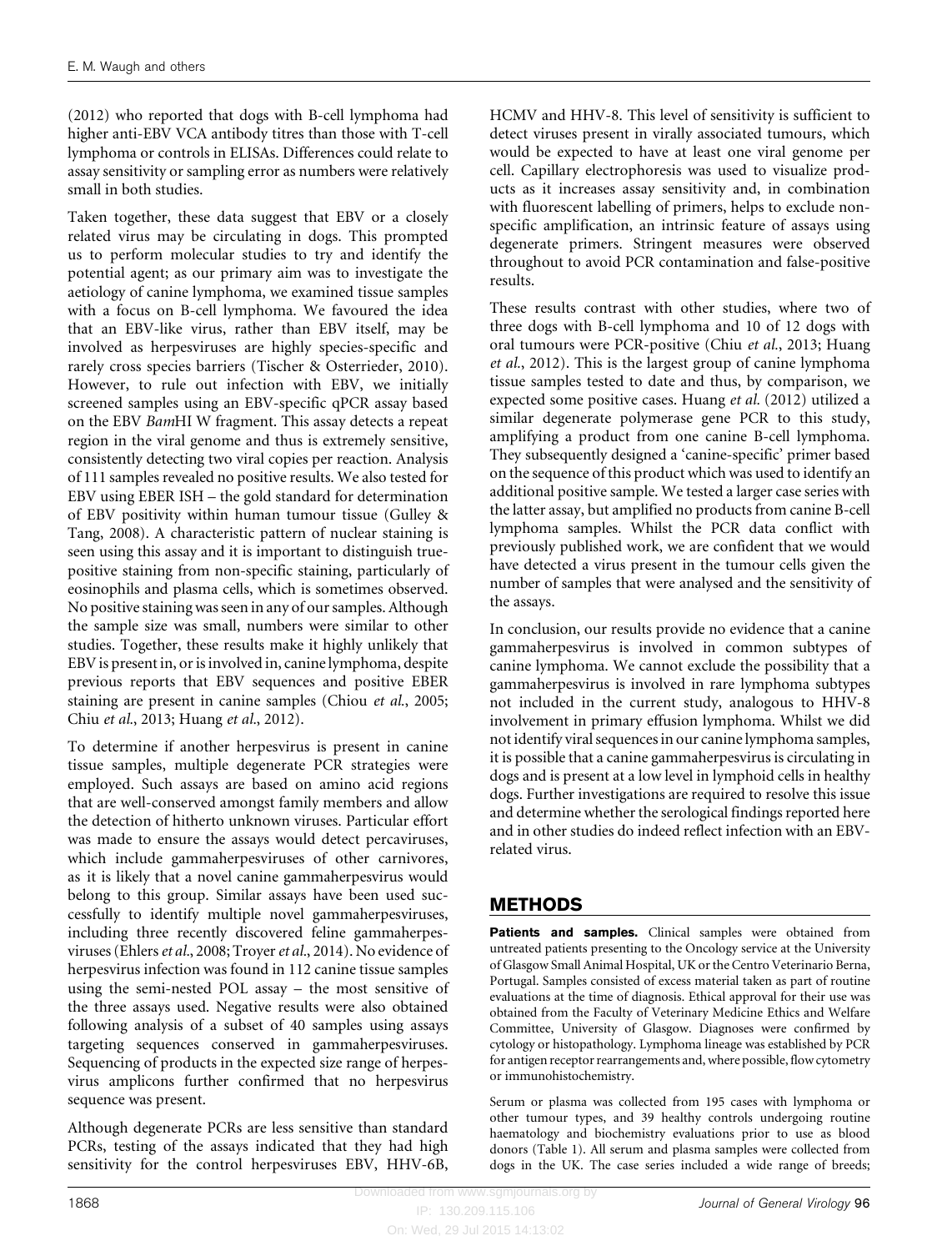#### <span id="page-6-0"></span>Table 1. Characteristics of patients included in serological analysis

| All samples were collected in the UK. |  |  |  |  |  |  |  |
|---------------------------------------|--|--|--|--|--|--|--|
|---------------------------------------|--|--|--|--|--|--|--|

| <b>Diagnosis</b> | $Type*$    | N  | $Sex (F: FN: M: MN)$ <sup>+</sup> | Age (years: months) |             |  |
|------------------|------------|----|-----------------------------------|---------------------|-------------|--|
|                  |            |    |                                   | Median              | Range       |  |
| Lymphoma         | B-cell     | 62 | 8:18:21:15                        | 7:0                 | $8:0-13:8$  |  |
|                  | T-cell     | 48 | 5:13:16:14                        | 7:3                 | $1:5-12:3$  |  |
|                  | Mixed      |    | 0:1:0:0                           | 7:11                | 7:11        |  |
|                  | Null-cell  | 3  | 0:3:0:0                           | 6:7                 | $6:6 - 8:4$ |  |
|                  | <b>NOS</b> | 44 | 7:9:18:10                         | 7:7                 | $1:7-16:7$  |  |
| Other cancer     | Other      | 37 | 2:17:6:12                         | 8:0                 | $3:9-13:9$  |  |
| Control          | Healthy    | 39 | Unknown‡                          | Unknown‡            | $1:0-8:0+$  |  |

\*NOS, not otherwise specified; patients with 'Other' cancers comprised: mast cell tumour ( $n=12$ ), sarcoma ( $n=8$ ), osteosarcoma ( $n=6$ ), carcinoma  $(n=5)$ , haemangiosarcoma  $(n=2)$ , and histiocytic tumour, melanoma, neuroectodermal bone tumour and thymoma  $(n=1)$  each).

 $\dagger$ F, female; FN, female neutered; M, male; MN, male neutered.

dThe sex and exact age of these patients was not known, although all were aged between 1 and 8 years.

crossbreed and Labrador were the most common, although the proportion of these breeds was similar amongst dogs with lymphoma and dogs with other tumour types. Sex, age and breed information was not available for controls, but all were in the age range 1–8 years and weighed  $>$ 25 kg. Serum or plasma was separated within 24 h of collection and stored at  $-80$  °C until use.

Tissue samples were collected from 125 patients and included fresh material from fine needle aspirates or biopsies  $(n=112)$ , or formalinfixed, paraffin-embedded (FFPE) material from biopsies  $(n=13)$ ([Table 2\)](#page-7-0). Samples were collected from dogs in the UK ( $n=54$ ) and Portugal  $(n=71)$ . Most were from lymph nodes; all samples contained a high proportion of lymphoid cells and had a differential diagnosis of lymphoma. A wide range of breeds was represented, with none predominating except for Boxer in the T-cell lymphoma group (nine of 40). Information on neutering status was not available for the Portuguese samples. In the majority of cases, fresh samples were processed within 24 h of collection. DNA was extracted from tissue samples using standard methods and stored at  $-80$  °C until use.

EBV VCA IFA. EBV VCA IFA was performed using P3HR1 cells as described previously ([Milman](#page-9-0) et al., 2011), with minor modifications. To investigate whether this assay detected reactivity with CHV-1, 20 serum samples, including 10 that were positive and 10 that were negative by EBV VCA IFA, were screened for CHV-1 by virus neutralization (Veterinary Diagnostic Services, University of Glasgow). Canine sera were diluted 1 : 10 for initial screening and a 1 : 100 dilution of FITC-conjugated sheep anti-dog IgG (AbD Serotec) was used as the secondary antibody. Human sera diluted 1 : 10 were used as positive and negative controls alongside appropriate control canine sera once identified. Slides were scored independently by two individuals. Where canine sera tested positive, the antibody titre was determined by analysing a twofold dilution series to 1 : 320. The proportion of positive samples in groups was compared and statistical significance determined using  $\chi^2$  analysis implemented in SPSS version 19 (IBM). In the lymphoma group, the effect of immunophenotype, sex and age was assessed using binary logistic regression. Geometric mean titres of samples from dogs with B- and T-cell lymphoma  $(n=13$  and 12, respectively) were compared, and statistical significance of differences in log titre was determined using a two-sample t-test.

Western blot analysis. Western blot analysis was performed on 12 canine sera: seven positive and five negative by EBV VCA IFA.

Recombinant EBV VCA p18 protein tagged with GST (VCA-rp18; Dundee Cell Products) was resolved on a 12 % polyacrylamide gel and transferred to nitrocellulose membrane. The membrane was cut into strips: each strip contained ~800 ng VCA-rp18. Each strip was incubated with serum or plasma diluted 1 : 20 for 1 h. After washing, the strips were incubated with a 1:1000 dilution of biotinylated Protein A (Calbiochem) for 30 min. Reactivity was detected using Vectastain ABC-Amp and BCIP/NBT Substrate kits (Vector) according to the manufacturer's instructions. Human plasma samples, diluted 1 : 20, that were positive and negative by EBV VCA IFA were used as positive and negative controls, respectively.

Blocking experiments were carried out on four samples: two positive and two negative by EBV VCA IFA. Sera diluted 1 : 20 were preincubated with 2 µg VCA-rp18, 5 µg FIV p24-GST (a kind gift from Professor Brian Willett, University of Glasgow) or 10 % BSA for 2 h at room temperature. Western blot analysis was carried out as above.

EBV BamHI W qPCR. qPCR was performed using TaqMan methodology (Applied Biosystems) and primers amplifying the BamHI W repeat region of EBV as described previously [\(Gallagher](#page-8-0) et al.[, 2003](#page-8-0)) [\(Table 3\)](#page-7-0). DNA (250 ng) from 98 fresh and 13 FFPE tissue samples was assayed using  $1\times$  TaqMan Universal Master Mix without UNG (Applied Biosystems). Tenfold dilutions of DNA from the EBV-positive Namalwa cell line (150 000 to 1.5 copies) were used as a positive control, with water as a negative control after every two samples. Amplification using default parameters for 40 cycles and analysis were performed on a 7500 Real-Time PCR System with Sequence Detection Software version 2.0.6 (Applied Biosystems).

EBER ISH. FFPE tissue sections from 10 UK lymphoma patients were tested for the presence of EBV EBER RNAs as described ([Jarrett](#page-8-0) et al., [2013](#page-8-0)), using an EBV EBER PNA (peptide nucleic acid)-FITC probe and a PNA ISH Detection kit (both Dako). Samples comprised seven B-cell, two T-cell and one null-cell lymphoma; nine were from lymph node and one was from a gastric mass. The positive control was from a human EBV-associated Hodgkin lymphoma sample.

Degenerate PCR assays. Three different degenerate PCR strategies for identification of novel herpesviruses were used; two of these were based on conserved regions of mammalian herpesvirus polymerase proteins and the third was based on motifs in the gB protein present in many gammaherpesviruses [\(Ehlers](#page-8-0) et al., 2008; [Gallagher](#page-8-0) et al., 2002; [Jarrett](#page-8-0) et al., 2013). The primary POL assay was run in a semi-nested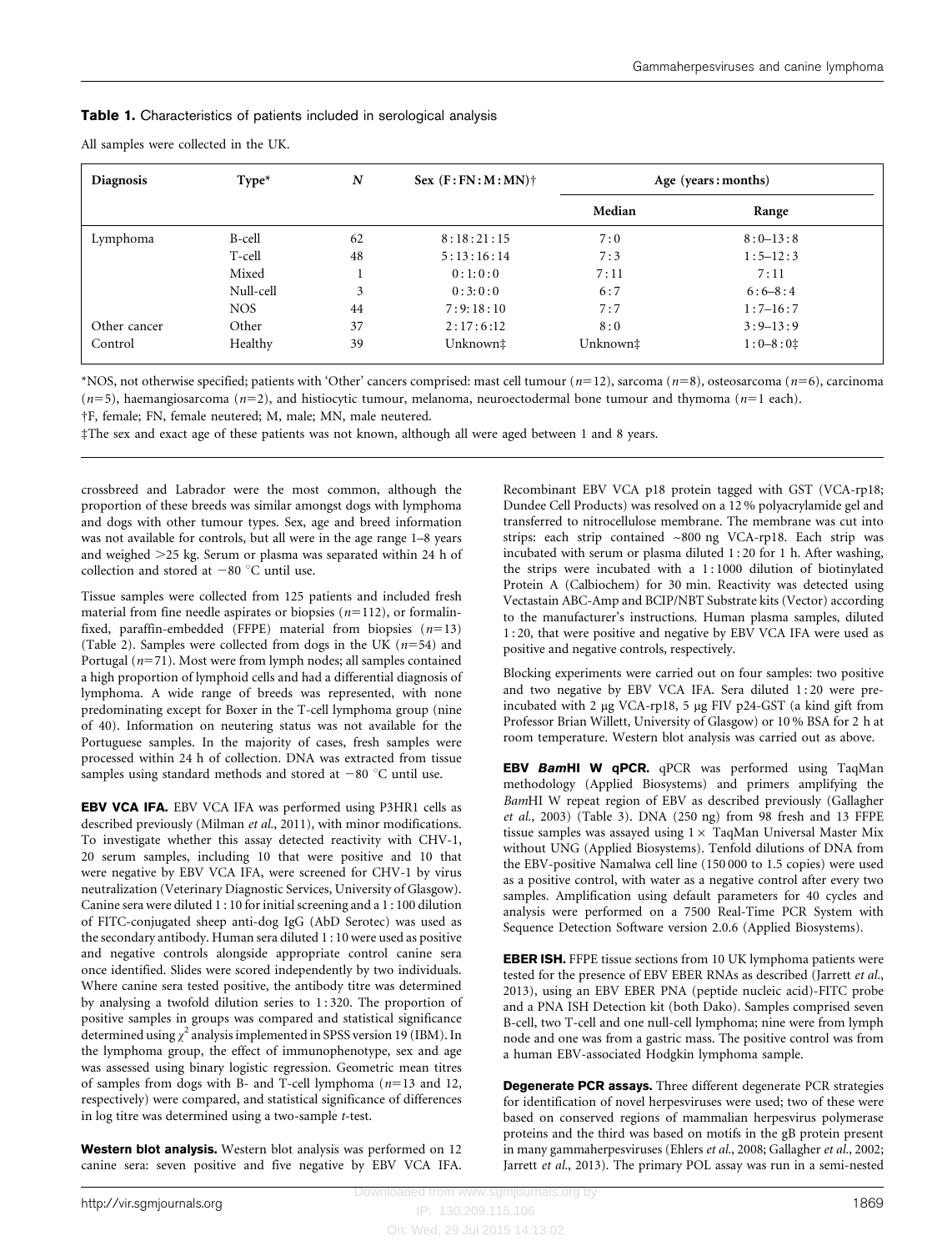| <b>Diagnosis</b>   | $\boldsymbol{N}$ | Source   | Sample type | $Site*$                                                            | Sex $(F:FN:M:MN)$ <sup>+</sup> |        | Age (years: months) |
|--------------------|------------------|----------|-------------|--------------------------------------------------------------------|--------------------------------|--------|---------------------|
|                    |                  |          |             |                                                                    |                                | Median | Range               |
| B-cell lymphoma    | 27               | UK       | Fresh       | LN $(18)$ ; B $(5)$ ; AF $(1)$ ;<br>BM $(1)$ ; MM $(1)$ ; SP $(1)$ | 2:12:6:7                       | 7:6    | $3:0-14:0$          |
|                    | 41               | Portugal | Fresh       | LN                                                                 | 20:21                          | 10:0   | $4:0-17:0$          |
|                    | 6                | Portugal | <b>FFPE</b> | LN                                                                 | 4:2                            | 10:6   | $9:0-12:0$          |
| T-cell lymphoma    | 19               | UK       | Fresh       | LN(9); B(5); BM(1); AH                                             | 2:9:1:6                        | 7:11   | $4:0-12:3$          |
|                    |                  |          |             | (1)                                                                |                                |        |                     |
|                    | 14               | Portugal | Fresh       | LN                                                                 | 6:7                            | 10:0   | $3:0-15:0$          |
|                    | 7                | Portugal | <b>FFPE</b> | <b>LN</b>                                                          | 3:4                            | 11:0   | $4:0-15:0$          |
| Null-cell lymphoma | 1                | UK       | Fresh       | LN                                                                 | 0:1:0:0                        | 6:8    | 6:8                 |
| Other              | 7‡               | UK       | Fresh       | LN $(3)$ ; BM $(1)$ ; MM $(1)$ ;<br>SP(1); TM(1)                   | 0:2:0:4                        | 8:0    | $1:7-9:4$           |
|                    | 3\$              | Portugal | Fresh       | LN                                                                 | 0:2                            | 7:0    | $5:0-9:0$           |

<span id="page-7-0"></span>Table 2. Characteristics of patients included in molecular analysis

\*LN, lymph node; B, blood; AF, abdominal fluid; BM, bone marrow; MM, mediastinal mass; SP, spleen; AH, aqueous humour; TM, thyroid mass. DF, female; FN, female neutered; M, male; MN, male neutered. Information on neutering status was not available for Portuguese samples.  $\pm$ Diagnoses comprised reactive/inflammatory (n=4), and histiocytic tumour, thymoma and thyroid neoplasia (n=1 each). §All reactive/inflammatory.

format, as described previously [\(Jarrett](#page-8-0) et al., 2013). The outer 5' primers (POL1A and B) were based on the pentapeptide sequence YPSII/M and the inner 5' primers were based on YGF/VTG (POL3A and B); both outer and inner reactions used a 3' primer (POL2B) based on the pentapeptide YGDTD. The 5' primers in both outer and inner primer sets were split into two syntheses to limit degeneracy and increase sensitivity. Each primer also contained a 5' non-degenerate clamp based on the consensus nucleotide sequence immediately 5' to the degenerate primer. As it is now apparent that the YPSII/M sequence is not perfectly conserved in all mammalian herpesviruses, particularly gammaherpesviruses, a subset of samples was analysed using only the inner primer set POL3B and POL2B (gammaherpesvirus POL assay).

These primers are based on amino acid sequences that are perfectly conserved amongst all gammaherpesvirus protein sequences currently available. The third PCR strategy utilized gB primers that were described previously by Ehlers et al. [\(2008\)](#page-8-0) and used to successfully amplify novel feline gammaherpesviruses ([Troyer](#page-9-0) et al., 2014). The complete series of 112 DNA samples was analysed using the semi-nested POL assay (Table 2), and a subset of 40 samples was analysed using the gammaherpesvirus POL and gB assays.

All PCRs contained 250 ng DNA extracted from fresh tissue or cells,  $1\times$  HotStarTaq Plus Master Mix and  $1\times$  Q-Solution (Qiagen). Primers (Table 3), labelled with HEX (5' primers) or 6-FAM

| Table 3. Primer sequences |  |
|---------------------------|--|
|---------------------------|--|

| Primer                           | Sequence $(5' \rightarrow 3')^*$       | Reference <sup>+</sup>  |  |
|----------------------------------|----------------------------------------|-------------------------|--|
| Canine $\gamma$ -actin 5'        | 6-FAM-ACCACTGGTATTGTCATGGACTCTG        | Gentilini et al. (2009) |  |
| Canine $\gamma$ -actin 272 bp 3' | GCTCTTCTCCAGGGAGGACGA                  | Gentilini et al. (2009) |  |
| Canine $\gamma$ -actin 720 bp 3' | TGGCTTTTAGCTCACGGCACC                  |                         |  |
| POL1A (5' outer)                 | HEX-GACTTTCCAAGTTTCTAYCCNAGYATHAT      | Gallagher et al. (2002) |  |
| POL1B (5' outer)                 | HEX-GACTTTCCAAGTTTCTAYCCNTCNATHAT      | Gallagher et al. (2002) |  |
| POL2B (3' outer and inner)       | 6-FAM-TTGATTAAGACGGAGTCNGTRTCNCCRTA    | Jarrett et al. (2013)   |  |
| POL3A (5' inner)                 | HEX-GTTTGATGCCGACCTTAYGGNTTYACNGG      | Gallagher et al. (2002) |  |
| POL3B (5' inner)                 | HEX-GTTTGATGCCGACCTTAYGGNGTNACNGG      | Gallagher et al. (2002) |  |
| $2760s$ (gB 5')                  | HEX-AAGATCAACCCCACNAGNGTNATG           | Ehlers et al. (2008)    |  |
| $2761as$ (gB $3'$ )              | 6-FAM-GTGTAGTAGTTGTACTCCCTRAACATNGTYTC | Ehlers et al. (2008)    |  |
| Huang 5'                         | GGGGTGGCCAACGGCCTCTTT                  | Huang et al. $(2012)$   |  |
| Huang 3'                         | TMMTYCGTAGCTGACTCGGGTGA                | Huang et al. $(2012)$   |  |
| BamHI W 5'                       | <b>CCCCTGGTATAAAGTGGTCCTG</b>          | Gallagher et al. (2003) |  |
| BamHI W probe                    | 6-FAM-AGCTATTTCTGGTCGCATCAGAGCGC-TAMRA | Gallagher et al. (2003) |  |
| BamHI W 3'                       | CCCTCTTACATTTGTGTGGACTCC               | Gallagher et al. (2003) |  |

\*Dye labels are shown where appropriate. Clamp sequences in POL primers are shown in italics. Degenerate bases: Y=C or T; N=A, C, G or T;  $H=A$ , C or T; R=A or G; M=A or C.

†References indicate source of previously described primers.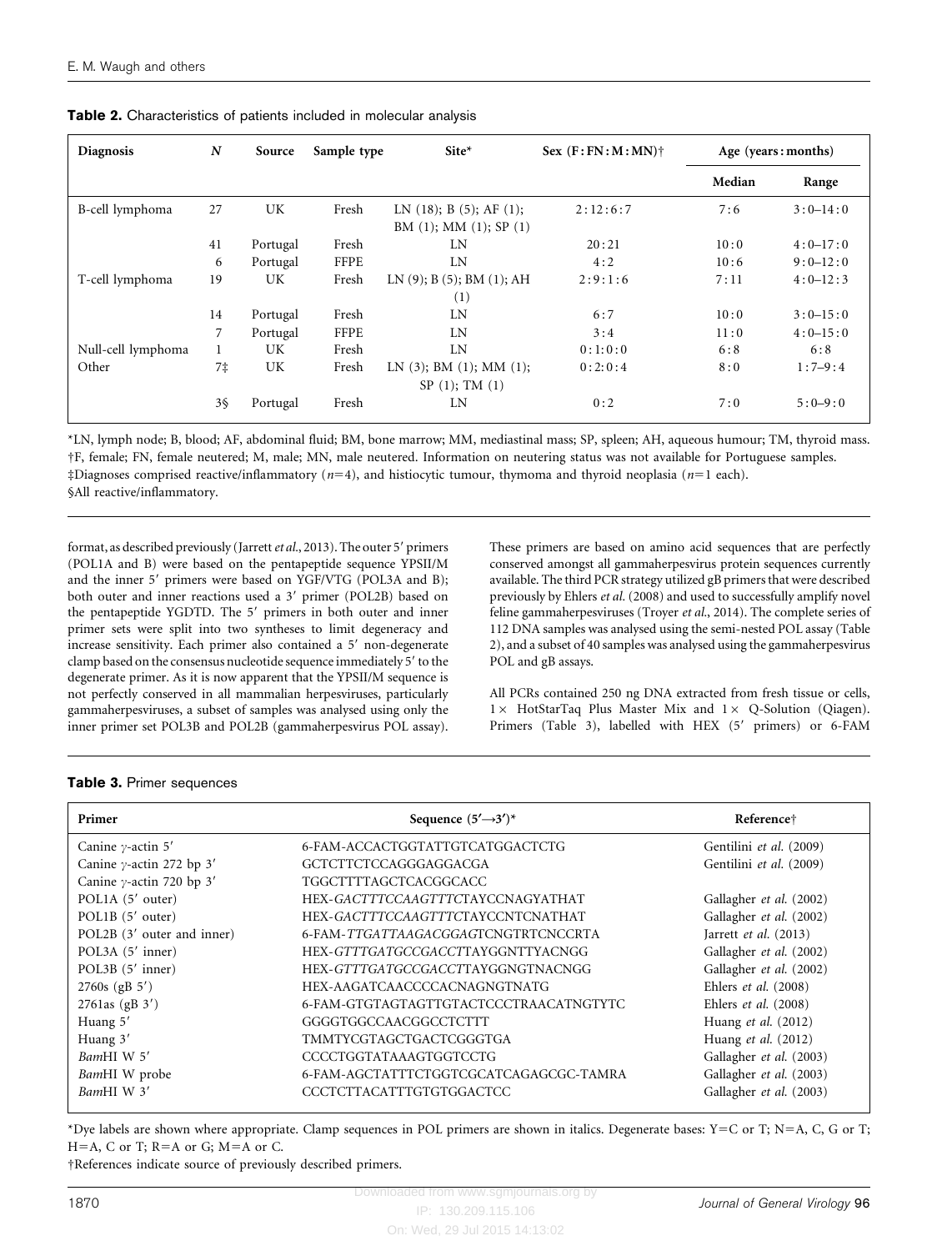<span id="page-8-0"></span>(3' primers), were synthesized by Integrated DNA Technologies and used at a final concentration of 4  $\mu$ M. In semi-nested reactions, 1  $\mu$ l first-round product was used as the template. Thermal cycling was performed on a GeneAmp PCR System 9700 (Applied Biosystems); cycling conditions for the first round were: 95  $\degree$ C for 5 min, followed by 5 cycles of 94 °C for 60 s, 37 °C for 2 min, 72 °C for 3 min, followed by 35 cycles of 94 °C for 60 s, 55 °C for 2 min, 72 °C for 3 min, with a final extension at 72  $^{\circ}$ C for 7 min. For second-round reactions, and the gammaherpesvirus POL and gB assays, reaction conditions were identical except that a 44  $\degree$ C annealing temperature was used for the first five cycles.

Sensitivity of the assays was determined by testing dilutions of DNA from: the EBV-positive Namalwa cell line, an individual with inherited chromosomally integrated HHV-6B (iciHHV-6B), a culture of a HCMV clinical isolate (a kind gift from Gavin Wilkie) and the HHV-8-positive BCP1 cell line. Droplet digital PCR was used to accurately determine the number of viral genomes in these samples. The droplet digital assay for HHV-6B has been published (Bell et al., 2014), and previously described assays for EBV, HCMV and HHV-8 (Gallagher et al., 2002) were adapted for droplet digital PCR. Replicates of dilutions containing 50 000, 5000 and 500 genomes of HHV-6B or HCMV and 25 000, 2500 and 250 genomes of EBV were assayed using the POL assay, and 15 000, 1500 and 150 genomes of HHV-8 using the gB assay. DNA from the Namalwa cell line (250 copies) and iciHHV-6B individual (5000 copies) were included in all POL assays as well as plasmids containing the polymerase gene sequence of HHV-6B and HCMV (50 000 copies). For the gB assay, DNA from the BCP1 cell line (150 copies) was used as the positive control. Water was included as a negative control after every two samples. Amplifiability of all samples was assessed using a canine  $\gamma$ actin PCR amplifying a fragment of 272 bp [\(Table 3](#page-7-0)) (Gentilini et al., 2009) with 100 ng DNA per reaction. Cycling conditions were: 95  $^{\circ}$ C for 5 min, followed by 40 cycles of 95 °C for 30 s, 58 °C for 30 s, 72 °C for 30 s, with a final extension at 72 °C for 30 min. Amplifiability of the 40 samples analysed using the gammaherpesvirus POL and gB assays was assessed as described above using an alternative  $3'$  primer ([Table 3](#page-7-0)) to amplify a 720 bp fragment.

PCR products were purified to remove excess primer and analysed on a Prism 3130xl Genetic Analyzer (Applied Biosystems). Results were examined using PeakScanner software version 1.0 (Applied Biosystems). Samples generating amplicons in the anticipated size range for herpesviruses, which were dual-labelled with HEX and 6-FAM, were reamplified using unlabelled primers. Products were cloned and sequenced using standard techniques and subjected to BLAST and BLAT searches.

Gammaherpesvirus-specific PCR. A subset of 20 B-cell lymphoma samples was assayed using primers described by Huang et al. (2012) that were reported to amplify a novel canine gammaherpesvirus sequence ([Table 3](#page-7-0)). Reactions contained  $1 \times$  HotStarTaq Plus Master Mix (Qiagen) and 250 ng tumour DNA as template. The assay was also performed using  $2 \mu$  first-round product from the degenerate POL assay (POL1A, POL2B) as template. Namalwa DNA (2500 copies) was used as a positive control. Thermal cycling conditions were: 95 °C for 5 min followed by 42 cycles of 94 °C for 20 s, 60 °C for 20 s, 72 °C for 45 s and a final extension at 72 °C for 10 min in a GeneAmp PCR System 9700 (Applied Biosystems). Reaction products were analysed by 8 % PAGE. A single fragment of appropriate size was cloned and sequenced using standard techniques.

## ACKNOWLEDGEMENTS

E. W. is supported by the Biotechnology and Biological Sciences Research Council, grant number BB/F016786/1, with additional funding from Novartis Animal Health. We would like to thank Libby Graham and Andrea Bowie for performing the CHV-1 virus neutralization assay, and the staff of Veterinary Diagnostic Services, University of Glasgow, for assistance.

## REFERENCES

Babcock, G. J., Decker, L. L., Volk, M. & Thorley-Lawson, D. A. (1998). EBV persistence in memory B cells in vivo. Immunity 9, 395– 404.

Bell, A. J., Gallagher, A., Mottram, T., Lake, A., Kane, E. V., Lightfoot, T., Roman, E. & Jarrett, R. F. (2014). Germ-line transmitted, chromosomally integrated HHV-6 and classical Hodgkin lymphoma. PLoS One 9, e112642.

Carbone, A. & Gloghini, A. (2008). KSHV/HHV8-associated lymphomas. Br J Haematol 140, 13–24.

Chiou, S. H., Chow, K. C., Yang, C. H., Chiang, S. F. & Lin, C. H. (2005). Discovery of Epstein–Barr virus (EBV)-encoded RNA signal and EBV nuclear antigen leader protein DNA sequence in pet dogs. J Gen Virol 86, 899–905.

Chiu, H. C., Chow, K. C., Fan, Y. H., Chang, S. C., Chiou, S. H., Chiang, S. F., Chiou, C. H., Wu, G. H., Yang, H. C. & other authors (2013). Expression of EBV-encoded oncogenes and EBV-like virions in multiple canine tumors. Vet Microbiol 163, 79–89.

Damania, B. (2004). Oncogenic gamma-herpesviruses: comparison of viral proteins involved in tumorigenesis. Nat Rev Microbiol 2, 656– 668.

Ehlers, B., Dural, G., Yasmum, N., Lembo, T., de Thoisy, B., Ryser-Degiorgis, M. P., Ulrich, R. G. & McGeoch, D. J. (2008). Novel mammalian herpesviruses and lineages within the Gammaherpesvirinae: cospeciation and interspecies transfer. J Virol 82, 3509–3516.

Gallagher, A., Perry, J., Shield, L., Freeland, J., MacKenzie, J. & Jarrett, R. F. (2002). Viruses and Hodgkin disease: no evidence of novel herpesviruses in non-EBV-associated lesions. Int J Cancer 101, 259–264.

Gallagher, A., Perry, J., Freeland, J., Alexander, F. E., Carman, W. F., Shield, L., Cartwright, R. & Jarrett, R. F. (2003). Hodgkin lymphoma and Epstein–Barr virus (EBV): no evidence to support hit-and-run mechanism in cases classified as non-EBV-associated. Int J Cancer 104, 624–630.

Gentilini, F., Calzolari, C., Turba, M. E., Bettini, G. & Famigli-Bergamini, P. (2009). GeneScanning analysis of Ig/TCR gene rearrangements to detect clonality in canine lymphomas. Vet Immunol Immunopathol 127, 47–56.

Gulley, M. L. & Tang, W. (2008). Laboratory assays for Epstein–Barr virus-related disease. J Mol Diagn 10, 279–292.

Henle, G., Henle, W., Clifford, P., Diehl, V., Kafuko, G. W., Kirya, B. G., Klein, G., Morrow, R. H., Munube, G. M. & other authors (1969). Antibodies to Epstein–Barr virus in Burkitt's lymphoma and control groups. J Natl Cancer Inst 43, 1147–1157.

Huang, S. H., Kozak, P. J., Kim, J., Habineza-Ndikuyeze, G., Meade, C., Gaurnier-Hausser, A., Patel, R., Robertson, E. & Mason, N. J. (2012). Evidence of an oncogenic gammaherpesvirus in domestic dogs. Virology 427, 107–117.

Jarrett, R. F., Gallagher, A. & Gatherer, D. (2013). Molecular methods of virus detection in lymphoma. Methods Mol Biol 971, 277–293.

Merlo, D. F., Rossi, L., Pellegrino, C., Ceppi, M., Cardellino, U., Capurro, C., Ratto, A., Sambucco, P. L., Sestito, V. & other authors (2008). Cancer incidence in pet dogs: findings of the Animal Tumor Registry of Genoa, Italy. J Vet Intern Med 22, 976–984.